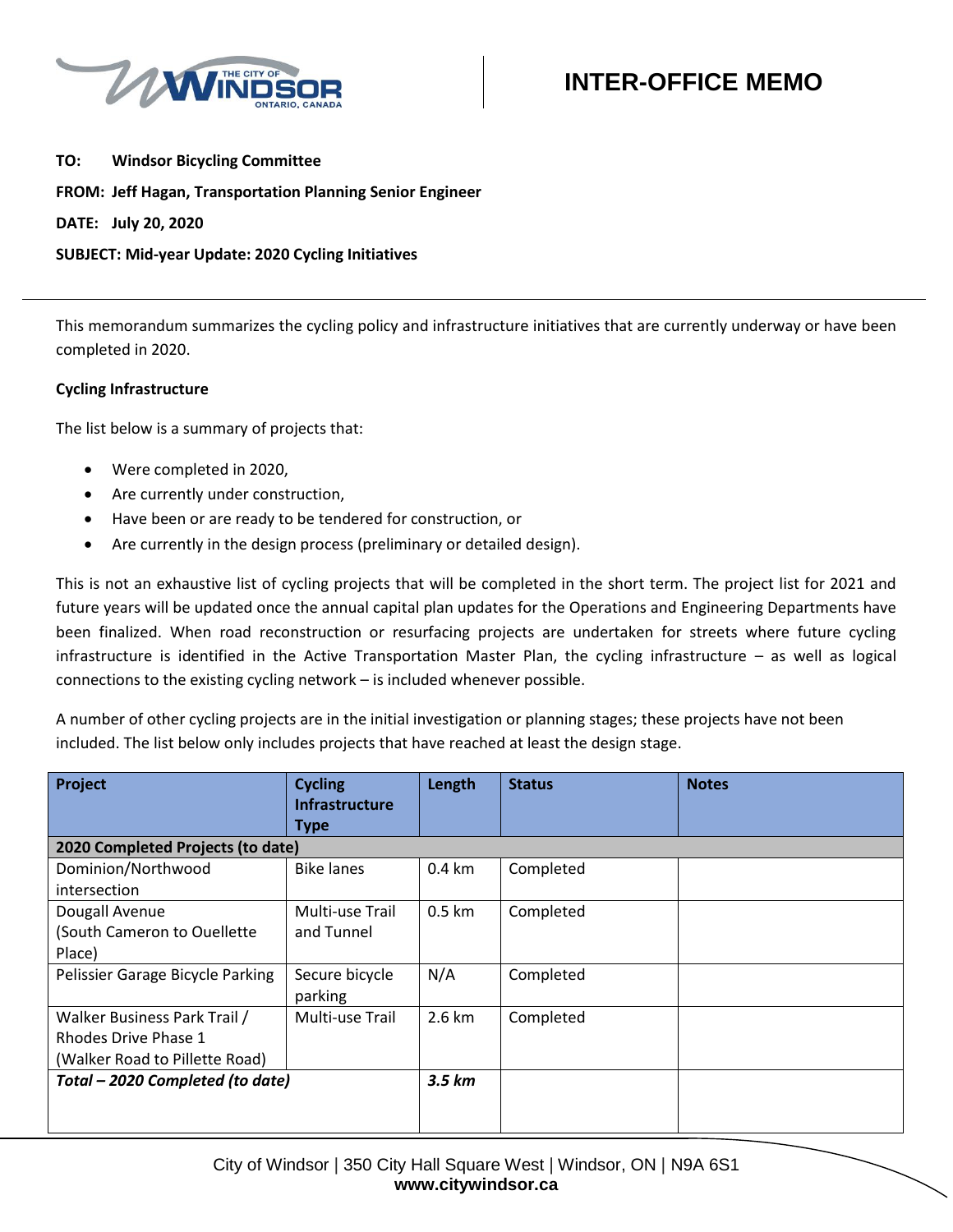



| Project                                                                  | <b>Cycling</b>        | Length            | <b>Status</b>      | <b>Notes</b>                                              |
|--------------------------------------------------------------------------|-----------------------|-------------------|--------------------|-----------------------------------------------------------|
|                                                                          | <b>Infrastructure</b> |                   |                    |                                                           |
|                                                                          | <b>Type</b>           |                   |                    |                                                           |
| Projects Currently Under construction, Tendered, or Ready to be Tendered |                       |                   |                    |                                                           |
| <b>Banwell Phase 1</b>                                                   | Multi-use trail       | $0.4 \mathrm{km}$ | Tendered for       |                                                           |
| (Tecumseh Rd E to Palmetto)                                              |                       |                   | construction       |                                                           |
| <b>College Avenue</b>                                                    | <b>Bicycle lanes</b>  | $0.2 \text{ km}$  | Under construction |                                                           |
| (Wellington to Crawford)<br><b>Conflict Zone Marking Pilot</b>           | Green conflict        | N/A               | Under construction |                                                           |
| (4 locations)                                                            | zone pavement         |                   |                    |                                                           |
|                                                                          | markings              |                   |                    |                                                           |
| <b>Grand Marais</b>                                                      | <b>Bicycle lane</b>   | 1.1 km            | Tender awarded     | Existing bicycle lanes are                                |
| (Dominion to Dougall)                                                    |                       |                   |                    | being widened to standard                                 |
|                                                                          |                       |                   |                    | width as part of the road                                 |
|                                                                          |                       |                   |                    | reconstruction.                                           |
| Kamloops Street                                                          | <b>Bicycle lanes</b>  | 0.7 km            | Under construction | Bicycle lanes will be painted                             |
| (Marentette to Calderwood)                                               |                       |                   |                    | after surface asphalt is                                  |
|                                                                          |                       |                   |                    | placed.                                                   |
| Little River Bridges                                                     | Cyclist and           | N/A               | Awaiting tender    |                                                           |
| (2 locations)                                                            | pedestrian            |                   |                    |                                                           |
|                                                                          | bridges               |                   |                    |                                                           |
| Memorial Avenue (Vimy to                                                 | <b>Bicycle lanes</b>  | 0.3 km            | Under construction | Bicycle lanes will be painted                             |
| Marentette)                                                              |                       |                   |                    | after surface asphalt is<br>placed.                       |
| North Talbot Road                                                        | Bicycle lanes /       | 1.8 km            | Under construction | Utility relocation currently                              |
| (Howard to Highway 401)                                                  | see note              |                   |                    | underway.                                                 |
|                                                                          |                       |                   |                    |                                                           |
|                                                                          |                       |                   |                    | Continuous bicycle lanes                                  |
|                                                                          |                       |                   |                    | along entire project length,                              |
|                                                                          |                       |                   |                    | plus a short section of multi-                            |
|                                                                          |                       |                   |                    | use trail (Southwood Lake to                              |
|                                                                          |                       |                   |                    | Pioneer).                                                 |
| Rhodes Drive Phase 2                                                     | Multi-use Trail       | 2.1 km            | Under construction |                                                           |
| (Pillette to Quality Way)                                                |                       |                   |                    |                                                           |
| <b>Riverside Drive</b><br>(Lauzon Road to Riverdale)                     | <b>Bicycle lanes</b>  | 1.6 km            | Under construction | Bicycle lanes will be painted<br>after surface asphalt is |
|                                                                          |                       |                   |                    | placed.                                                   |
| Pulford Street / California                                              | <b>Bicycle lanes</b>  | 0.5 km            | Under construction |                                                           |
| Avenue                                                                   |                       |                   |                    |                                                           |
| (Norfolk to Daytona)                                                     |                       |                   |                    |                                                           |
| Tranby Avenue (Parkview to                                               | Multi-use trail       | 0.5 km            | Under construction |                                                           |
| Isabel)                                                                  |                       |                   |                    |                                                           |
| <b>University Avenue</b>                                                 | <b>Bicycle lanes</b>  | $0.2 \text{ km}$  | Under construction |                                                           |
| (Sandwich to Huron Church)                                               |                       |                   |                    |                                                           |
| Total - Currently under construction, tendered, or                       |                       | 9.4 km            |                    |                                                           |
| ready to be tendered                                                     |                       |                   |                    |                                                           |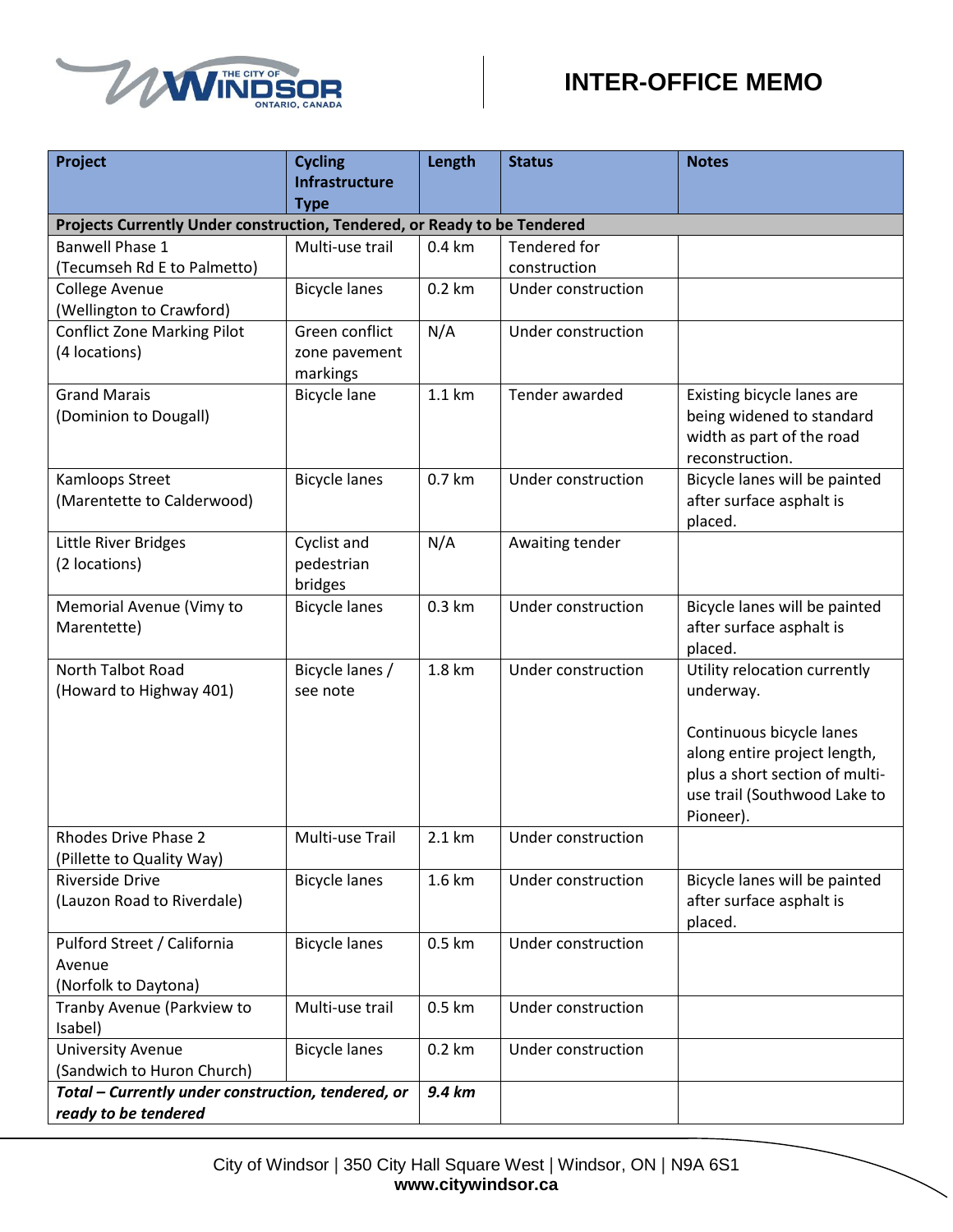



| Project                                                                | <b>Cycling</b><br><b>Infrastructure</b> | Length           | <b>Status</b>          | <b>Notes</b>                         |
|------------------------------------------------------------------------|-----------------------------------------|------------------|------------------------|--------------------------------------|
|                                                                        | <b>Type</b>                             |                  |                        |                                      |
| Projects Currently In Detailed Design (or Reviews for Detailed Design) |                                         |                  |                        |                                      |
| <b>Banwell Phase 2</b>                                                 | Multi-use Trail                         | $0.3 \text{ km}$ | Detailed design        |                                      |
| (Palmetto to North of                                                  |                                         |                  |                        |                                      |
| Mulberry/Wildwood)                                                     |                                         |                  |                        |                                      |
| <b>Banwell Phase 3</b>                                                 | Multi-use Trail                         | $0.2$ km         | Detailed design        |                                      |
| (Mulberry/Wildwood                                                     |                                         |                  |                        |                                      |
| roundabout and approaches)                                             |                                         |                  |                        |                                      |
| Cabana Phase 3                                                         | <b>Buffered bicycle</b>                 | 1.3 km           | Detailed design        |                                      |
| (Dougall to Mount Carmel)                                              | lanes                                   |                  |                        |                                      |
| Cabana Phase 4                                                         | <b>Buffered bicycle</b>                 | 1.2 km           | Detailed design        |                                      |
| (Mount Carmel to west of                                               | lanes                                   |                  |                        |                                      |
| Northway)                                                              |                                         |                  |                        |                                      |
| Crawford Avenue                                                        | To be<br>determined                     | 1.5 km           | Detailed design        |                                      |
| (Wyandotte to Tecumseh)                                                | To be                                   | $0.3 \text{ km}$ |                        |                                      |
| Dougall Avenue<br>(Ouellette Place to Eugenie)                         | determined                              |                  | Detailed design        |                                      |
| E.C. Row Avenue                                                        | Multi-use trail                         | 0.2 km           | Species at risk review |                                      |
| (Bliss to Turner)                                                      |                                         |                  |                        |                                      |
| Hawthorne Avenue                                                       | Varies - see                            | 1.4 km           | Detailed design        | Roseville Park trail to<br>$\bullet$ |
| (Roseville Park trail to                                               | notes                                   |                  |                        | Lauzon Parkway:                      |
| Hawthorne Crescent)                                                    |                                         |                  |                        | cycle track                          |
|                                                                        |                                         |                  |                        | Lauzon Parkway to<br>$\bullet$       |
|                                                                        |                                         |                  |                        | Lauzon Road:                         |
|                                                                        |                                         |                  |                        | protected bicycle                    |
|                                                                        |                                         |                  |                        | lane                                 |
|                                                                        |                                         |                  |                        | Lauzon Road to<br>$\bullet$          |
|                                                                        |                                         |                  |                        | <b>Hawthorne Crescent:</b>           |
|                                                                        |                                         |                  |                        | local street bikeway                 |
| Matchette Road                                                         | Multi-use trail                         | 1.7 km           | Detailed design        |                                      |
| (Chappelle to Broadway)                                                |                                         |                  |                        |                                      |
| Ojibway Parkway                                                        | Multi-use Trail                         | 0.1 km           | Detailed design        | Majority of project was              |
|                                                                        |                                         |                  |                        | completed in 2018. Work              |
|                                                                        |                                         |                  |                        | remaining: realignment of 0.1        |
|                                                                        |                                         |                  |                        | km of trail and pavement             |
|                                                                        |                                         |                  |                        | markings at intersections.           |
| <b>Provincial Road</b>                                                 | <b>Bicycle lanes</b>                    | 1.7 km           | Detailed design        |                                      |
| (6 <sup>th</sup> Concession to Walker)                                 |                                         |                  |                        |                                      |
| Riverside Drive Vista Phase 2A<br>(Ford to St. Rose)                   | <b>Bicycle lanes</b>                    | 1.6 km           | Detailed design        |                                      |
| Sandwich Street                                                        | Multi-use trail /                       | 1.9 km           | Detailed design        | Public meeting upcoming -            |
| (Prospect to Brock)                                                    | bicycle lanes                           |                  |                        | WBC will be invited to               |
|                                                                        |                                         |                  |                        | participate as a stakeholder.        |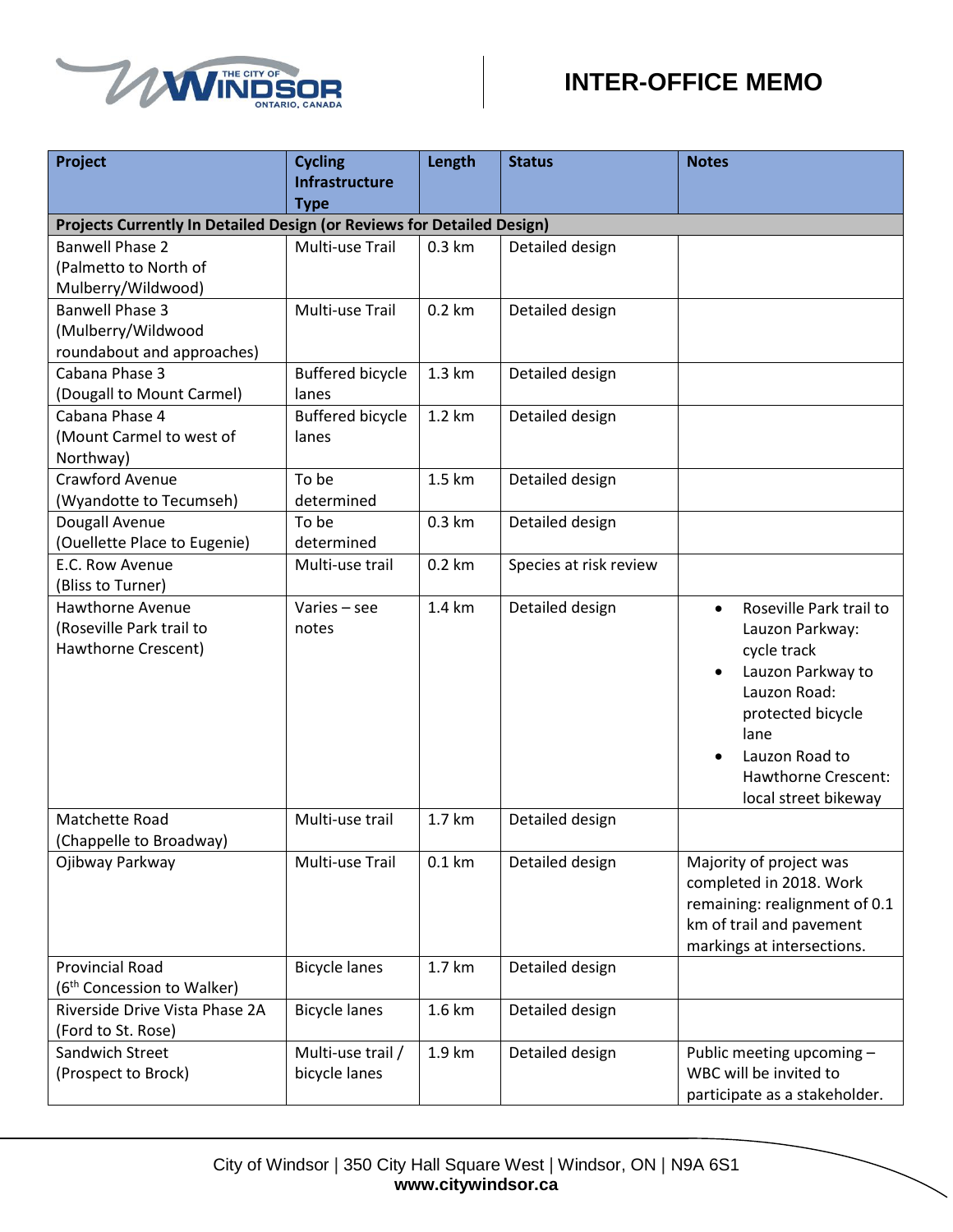

| Project                                                                                             | <b>Cycling</b><br><b>Infrastructure</b><br><b>Type</b> | Length           | <b>Status</b>               | <b>Notes</b>                                                                                                                                                                                                                                           |
|-----------------------------------------------------------------------------------------------------|--------------------------------------------------------|------------------|-----------------------------|--------------------------------------------------------------------------------------------------------------------------------------------------------------------------------------------------------------------------------------------------------|
| Walker/Munsee/Turner/Seneca<br>(Seminole to Kildare)                                                | Multi-use Trail                                        | 0.9 km           | Detailed design             |                                                                                                                                                                                                                                                        |
| <b>Wyandotte Street</b><br>(Janette to Glengarry)                                                   | <b>Bicycle lanes</b>                                   | $1.3 \text{ km}$ | Detailed design             |                                                                                                                                                                                                                                                        |
| <b>Total - Detailed Design</b>                                                                      |                                                        | 15.6 km          |                             |                                                                                                                                                                                                                                                        |
| Projects Currently In Preliminary Design (Including Environmental Assessments)                      |                                                        |                  |                             |                                                                                                                                                                                                                                                        |
| <b>Shepherd Street</b><br>(Janette to Kildare)                                                      | Local street<br>bikeway / TBD                          | 2.8 km           | Preliminary design          | The majority of the project<br>has been identified as local<br>street bikeway. The<br>infrastructure type for the<br>section from Windsor to<br>Howard will be determined<br>after consultation with the<br>public and stakeholders,<br>including WBC. |
| <b>University Avenue</b><br>(Huron Church to McDougall)<br>and Victoria Avenue<br>(Chatham to Park) | To be<br>determined                                    | 3.5 km           | Environmental<br>assessment | WBC will be invited to<br>provide comments at the<br>next point of public and<br>stakeholder consultation (PIC<br>2).                                                                                                                                  |
| <b>Wyandotte Street East</b><br>(Banwell to Jarvis)                                                 | Multi-use trail                                        | $0.3 \text{ km}$ | Environmental<br>assessment |                                                                                                                                                                                                                                                        |
| <b>Total - Preliminary Design &amp; Environmental</b>                                               |                                                        | 6.6 km           |                             |                                                                                                                                                                                                                                                        |
| <b>Assessment</b>                                                                                   |                                                        |                  |                             |                                                                                                                                                                                                                                                        |
| <b>Master Plan Projects</b>                                                                         |                                                        |                  |                             |                                                                                                                                                                                                                                                        |
| <b>Sandwich South Servicing</b><br>Master Plan                                                      | To be<br>determined                                    | <b>TBA</b>       | Master plan                 | WBC has been invited to<br>participate as a stakeholder.                                                                                                                                                                                               |
| <b>Total - Master Plans</b>                                                                         |                                                        | N/A              |                             |                                                                                                                                                                                                                                                        |

### **Cycling Policies**

The policies listed below (or, in the case of the Vision Zero Policy, the action plan under the policy) are currently being developed. The Active Transportation Master Plan recommends additional policies to be updated or developed. These policies are expected to proceed in the timeframes recommended in the ATMP; in the short term, an emphasis will be placed on developing the policies that have been identified as "quick wins" in the ATMP.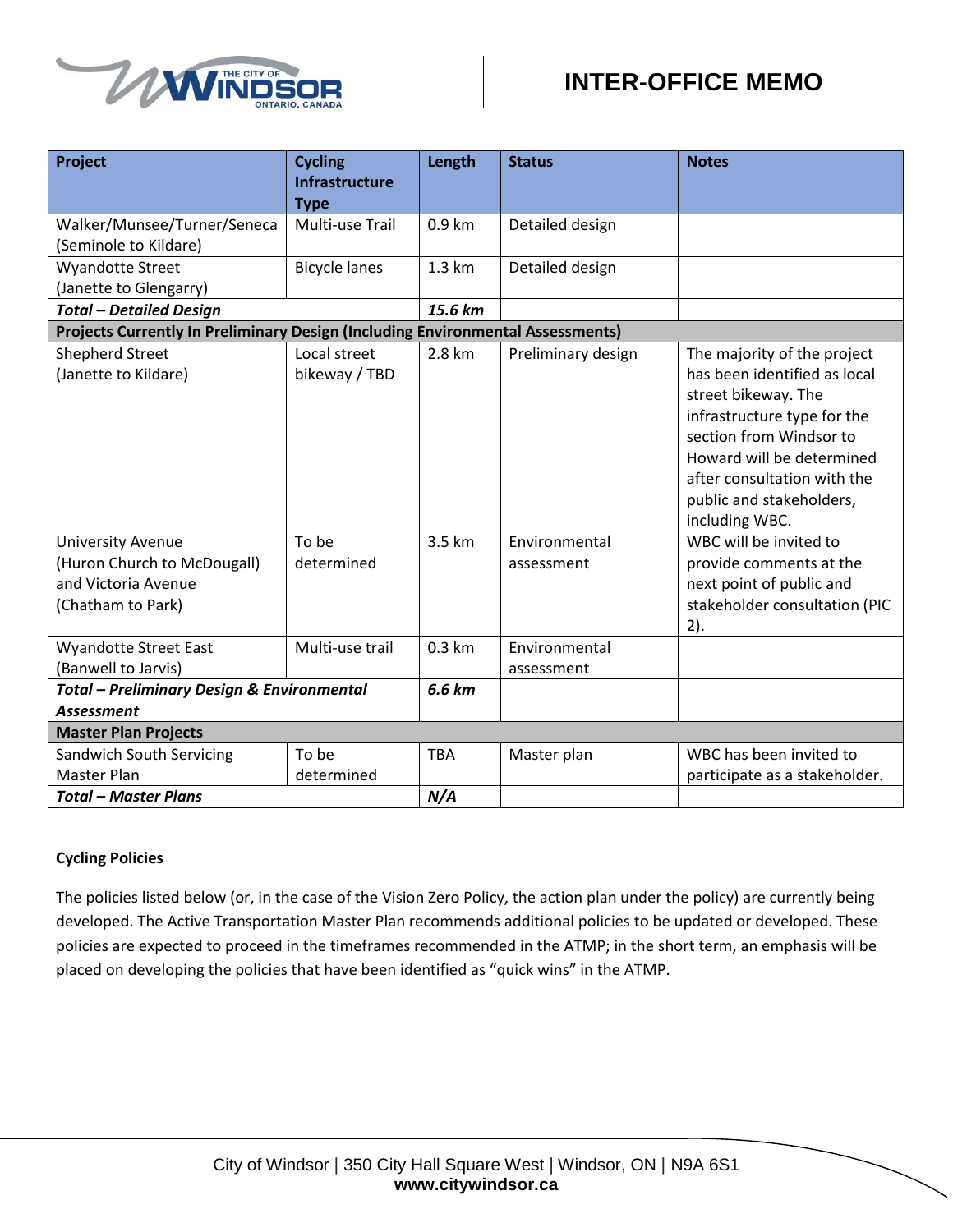

| <b>Policy</b>                        | <b>Status</b>                                                                                                   | <b>Notes</b>                                                                                                                                                                                                                    |
|--------------------------------------|-----------------------------------------------------------------------------------------------------------------|---------------------------------------------------------------------------------------------------------------------------------------------------------------------------------------------------------------------------------|
| Vision Zero Policy                   | Policy adopted.<br>Vision Zero Action Plan development<br>will begin once the Stakeholder Group<br>is in place. | When recruitment for the Vision Zero<br>Stakeholder Group occurs, WBC will<br>be invited to identify a representative<br>to participate in the Stakeholder<br>Group (pending approval by the<br>Striking Committee).            |
| <b>Bicycle Parking Policy</b>        | Preliminary steps underway                                                                                      | Work done to date is primarily a<br>community comparison of approaches<br>used in other jurisdictions. WBC will<br>be consulted at key points in policy<br>development.                                                         |
| <b>Complete Streets Policy</b>       | Preliminary steps underway                                                                                      | Work done to date is primarily a<br>community comparison of approaches<br>used in other jurisdictions. WBC will<br>be consulted at key points in policy<br>development.                                                         |
| <b>Traffic Calming Policy Update</b> | Policy under development                                                                                        | WBC will be invited to provide<br>comments on the draft policy.<br>A key component of the update will<br>be to harmonize the Traffic Calming<br>Policy with the recommendations of<br>the Active Transportation Master<br>Plan. |

#### **Consultations**

Fahd Mikhael, Wadah Al-Yassiri, Jane He, June Liu-Vajko, Anna Godo, Tiffany Pocock, Andrew Dowie, Pat Winters & Sergio Colucci, Engineering

Dwayne Dawson, Phong Nguy & Michael Cappucci, Operations

Shawna Boakes, Traffic Operations

Heidi Baillargeon and Trevor Duquette, Parks